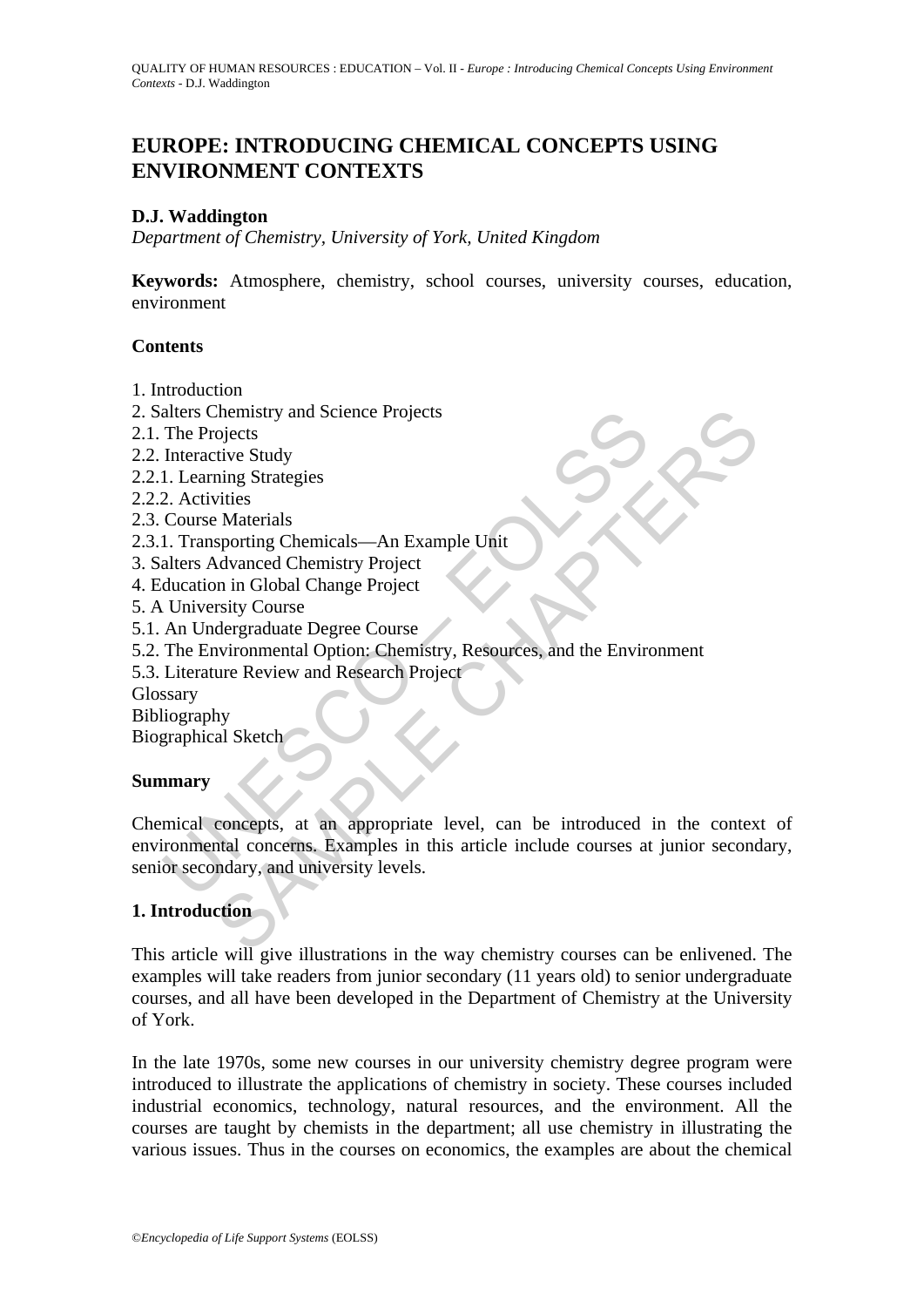industry; in courses on natural resources, geochemical principles are stressed; in courses on the environment, it is the chemistry of the atmosphere that plays a lead role.

The examples used in these courses became absorbed in other chemistry courses, for what better illustrations of spectroscopy, thermodynamics, and kinetics are there than in the chemistry of the troposphere and stratosphere?

Unwittingly, through trial and error, we were discovering for ourselves what every school teacher knows. Our course must:

- motivate and interest students.
- allow students to bring to it their knowledge and understanding, and
- allow students to develop their understanding of the chemical concepts.

Department of Chemistry is extremely interested in developing<br>teachers in schools for it enables us to keep abreast of the many<br>econdary education and, in turn, to tailor the courses accordir<br>ch began by giving in-service tment of Chemistry is extremely interested in developing close relations<br>rs in schools for it enables us to keep abreast of the many changes occur<br>ry education and, in turn, to tailor the courses accordingly. This inte<br>an The Department of Chemistry is extremely interested in developing close relationships with teachers in schools for it enables us to keep abreast of the many changes occurring in secondary education and, in turn, to tailor the courses accordingly. This interest, which began by giving in-service courses to chemistry teachers, has developed markedly since the early 1980s and is now formalized under the titles of the University of York Science Education Group (UYSEG) and the Chemical Industry Education Centre. The next sections are devoted to three courses that have been developed for schools.

These are the Salters Chemistry Project, the Salters Science Project, and the Salters Advanced Chemistry Project. The projects have several things in common: the name Salters, a charitable organization that has partly funded the work; the method used to develop the materials; and the development process, which included teams of university and school teachers, science educators, and industrialists who have worked with two national examination boards. Some 250 000 students have studied, or are studying, for national examinations using the materials produced by the projects.

## **2. Salters Chemistry and Science Projects**

## **2.1. The Projects**

Too often teachers complain about school science courses: many concepts appear to students to be both difficult and irrelevant. Science education in few countries can escape these strictures. The challenge to all curriculum developers is to provide a curriculum that captures interest while catering to the educational needs of students.

In science curricula, various goals must be remembered. These include the need to:

- Address the needs of students who wish to pursue the subject at a higher level
- Inspire students to think about science and technology in terms of their future careers
- Educate all the others, the large majority, to enable them to work and live enjoyable and effective lives in a society increasingly dominated by science and technology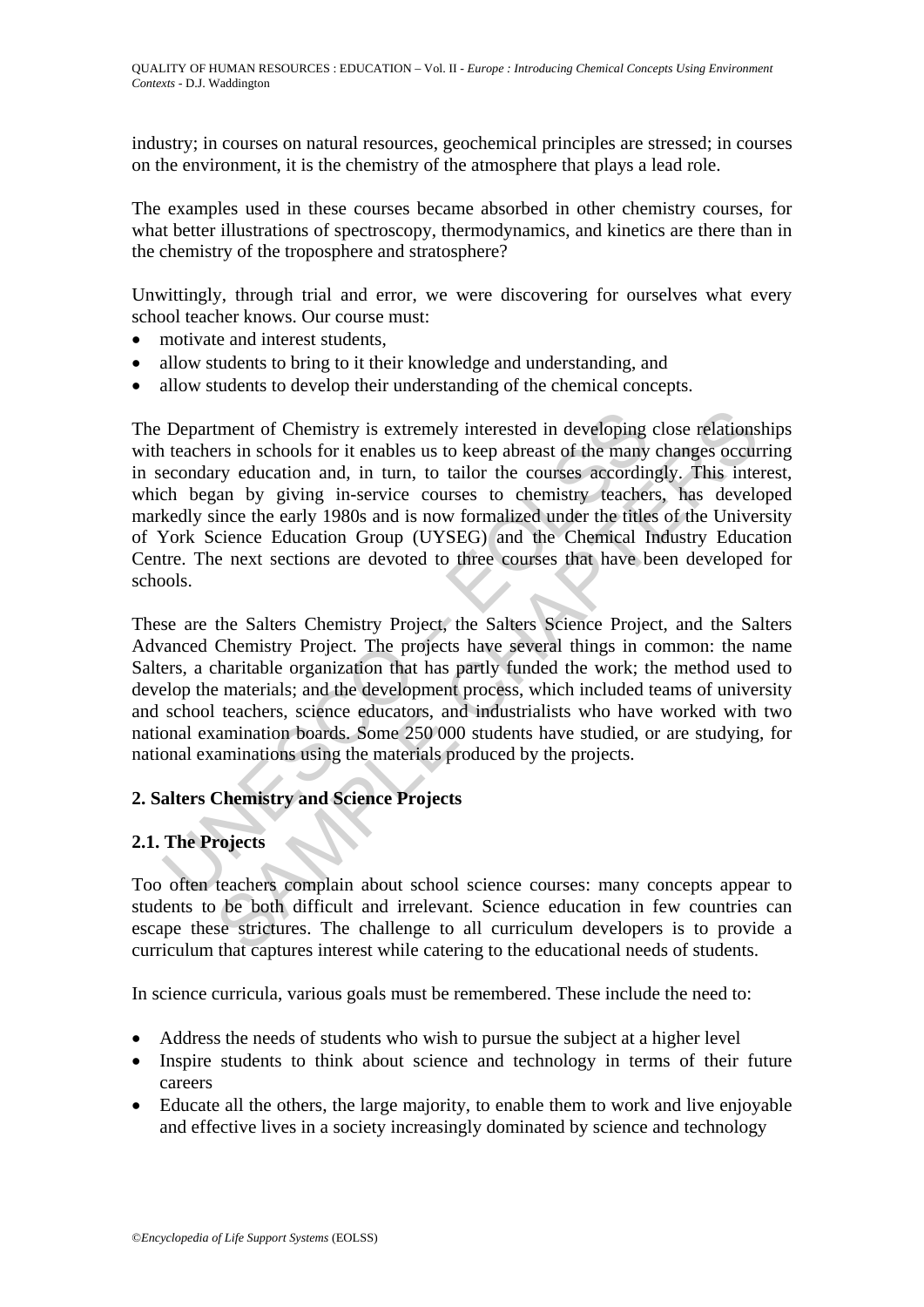Many curricula are devised by defining what is expected of students at the end of the course. However, for these curricula, only the following three criteria were considered in the first stages of planning:

- (a) *Relate the course material to life experience*. Consider what students will bring to the course at that age, and base the content of the course on something from their lives that they have experienced either first-hand or through the media.
- (b) *Link concepts to context*. Introduce the underlying science concepts only when they are needed to help the students understand the work. Thus, the concepts are linked to a context that students perceive as important, presented in a series of units. The following pairs of concepts and contexts are examples in the Salters chemistry and Salters science courses that involve the environment:
	- (i) Link the effect of heat on substances (thermal decomposition) to the pyrolysis of plastics used in a new recycling process.
	- (ii) Link the introduction of symbols, a chemist's international language, to the Hazchem code, used internationally for the safe transport of chemicals.
	- (iii) Link ideas about collection and correlation of data linking fluoridation of water and tooth decay in children.
- (i) Link the effect of heat on substances (thermal decomposition<br>of plastics used in a new recycling process.<br>(ii) Link the introduction of symbols, a chemist's international<br>Hazchem code, used internationally for the safe solvent counters that involve the environment.<br>
Ink the effect of heat on substances (thermal decomposition) to the pyrol<br>
plastics used in a new recycling process.<br>
Ink the introduction of symbols, a chemist's internation (c) *Encourage active learning and exploration*. A more detailed example is given later in this article. This approach has been graphically described as curriculum development through the looking glass. The work must involve students in a wide range of activities in which they are encouraged to learn, rather than simply being taught.

## **2.2. Interactive Study**

The course could be given by teachers in a series of lectures and demonstrations, but this is not the Salters way. We use a variety of learning strategies and encourage participation in many types of activities.

## **2.2.1. Learning Strategies**

The students are kept involved throughout the course using a wide range of cooperative learning strategies:

- Student practical work
- Small group discussions
- Creative writing and reporting
- Role-playing exercises for discussing value-related issues
- Exploration of various other decision-making activities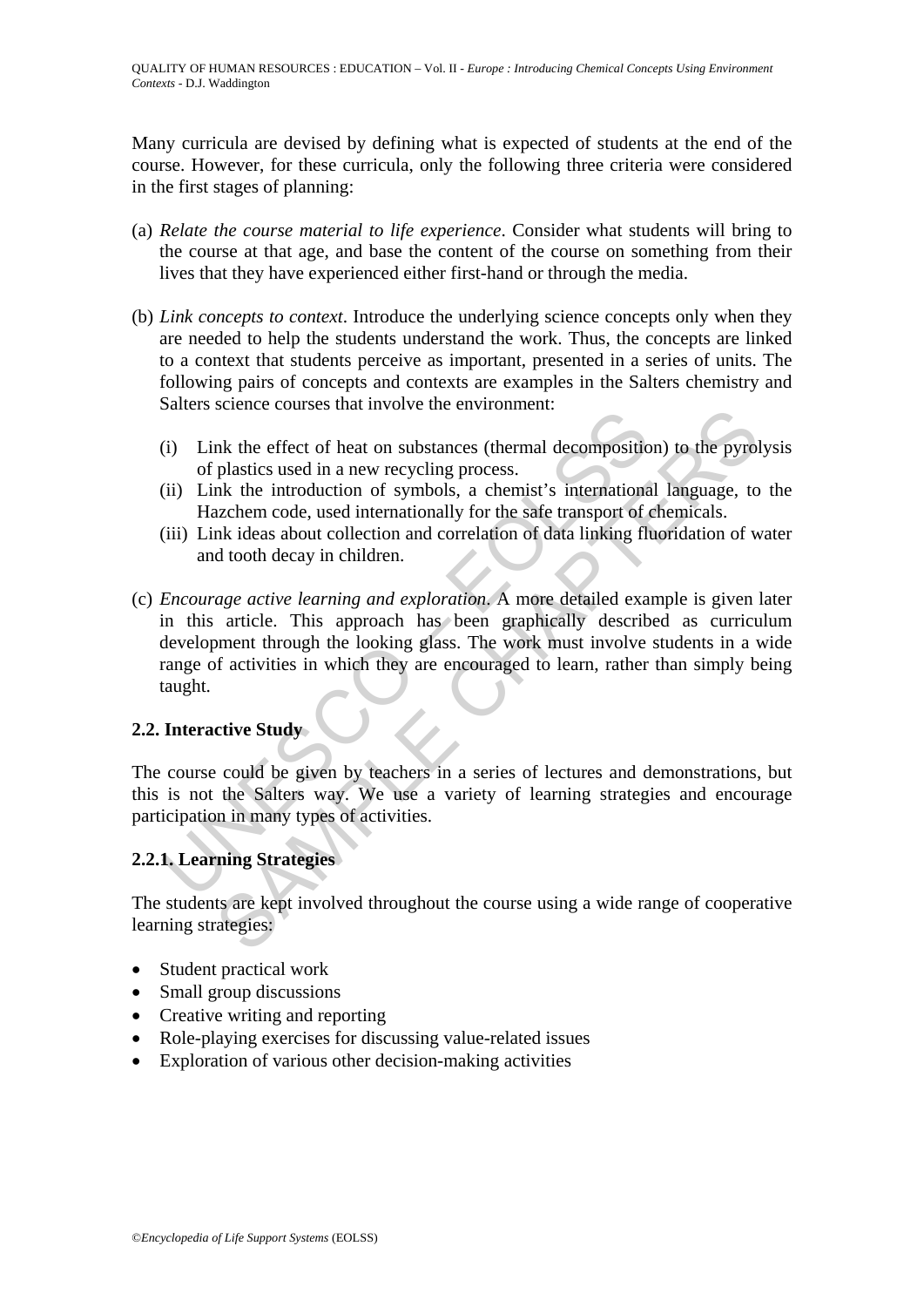#### **2.2.2. Activities**

In all this, recent research influenced the development, in particular constructivist theories and the role of student talk in learning. Opportunities were sought for studentstudent discussions in contexts that require students to participate in a broad variety of activities. Students must be encouraged to get involved and to:

- Articulate their understanding of the concepts
- Plan investigations
- Discuss implication of data
- Consider social and economic issues

extra different and to presentations that are meant to be deen whole class, either orally or with posters. The discussions may trive writing. The teachers' role is to provide a variety of opportion and about the science as e discussions lead to presentations that are meant to be delivered by stude<br>
elcals, either orally or with posters. The discussions may also lead to s<br>
dielcals, either orally or with posters. The discussions may also lead Some of the discussions lead to presentations that are meant to be delivered by students to the whole class, either orally or with posters. The discussions may also lead to some creative writing. The teachers' role is to provide a variety of opportunities for students to learn about the science as much as to teach students directly.

- -
- -
- -

TO ACCESS ALL THE **23 PAGES** OF THIS CHAPTER, Visit: http://www.eolss.net/Eolss-sampleAllChapter.aspx

#### **Bibliography**

Burton W.G., Holman J.S., Lazonby J.N., Pilling G.M., and Waddington D.J. (2000). *Salters Advanced Chemistry: Activities and Assessment Pack*, 2nd edn., 376 pp. Oxford: Heinemann Educational.

Burton W.G., Holman J.S., Lazonby J.N., Pilling G.M., and Waddington D.J. (2000). *Salters Advanced Chemistry: Chemical Ideas*, 2nd edn., 392 pp. Oxford: Heinemann Educational.

Burton W.G., Holman J.S., Lazonby J.N., Pilling G.M., and Waddington D.J. (2000). *Salters Advanced Chemistry: Chemical Storylines*, 2nd edn. Oxford: Heinemann.

Burton W.G., Holman J.S., Lazonby J.N., Pilling G.M., and Waddington D.J. (2000). *Salters Advanced Chemistry: Teacher's and Technician's Guide*. 2nd edn. Oxford: Heinemann Educational.

Campbell R.M., Lazonby J.N., Millar R.H., Nicolson P.E., Ramsden J.M., and Waddington D.J. (1994). Science: the Salters' approach—a case study of the process of large-scale curriculum development, *Science Education* **78**, 415–447.

Campbell R.M., Lazonby J.N., Millar R.H., and Smyth S. (1990; 1991; 1992). *Science: The Salters' Approach*, Books 1–4. Oxford: Heinemann Educational.

Hill G.C., Holman J.S., Lazonby J.N., and Raffan J.G.A. (1989). *Introducing Chemistry: The Salters' Approach*, 60 pp. Oxford: Heinemann Educational.